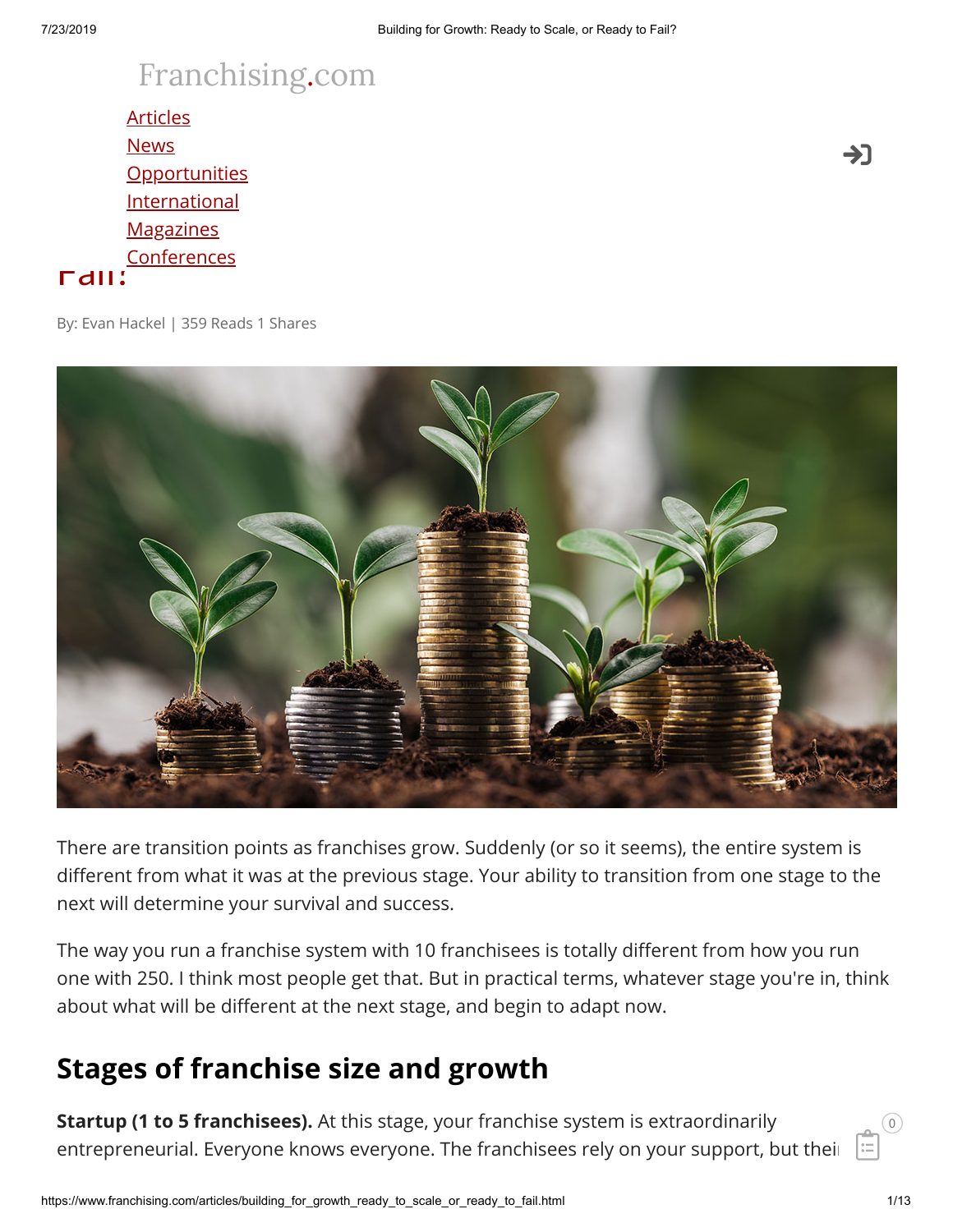# [Franchising.com](https://www.franchising.com/)

|                               | <b>Articles</b>      |   |
|-------------------------------|----------------------|---|
|                               | <b>News</b>          | 7 |
|                               | <b>Opportunities</b> |   |
|                               | International        |   |
|                               | <b>Magazines</b>     |   |
| $\overline{\phantom{a}}$<br>້ | Conferences          |   |

franchises, 75, or 100. To navigate these changes effectively, you already must have the right support systems in place.

**Maturity (100 to 1,000+ franchisees).** At these numbers, franchises must rely on strong systems and documentation that support franchisees in everything they do, from training to displays and marketing materials.

### **Adjusting expectations**

These transition points are valid for every type of franchise business. You might be wondering why I have not defined an exact number of franchises for some of them. That's because other considerations come into play.

For example, what is the size of your average franchise unit? Their number of employees, profits, costs, and other factors? It is interesting to note that the higher the per-unit sales and profits, the earlier the transitions happen between the stages listed above. For example, five locations that each generate \$5 million in sales are going to require more involvement from the franchisor than five locations that each generate \$500,000 in sales. That only makes sense, but well-run franchising companies understand this and plan their growth accordingly.

#### **How do you plan to grow to scale?**

Let's assume you would like to grow your franchise, move to the next growth stage, and make it even more successful. Here are two critical issues to consider:

- 1. Are you set up to scale because you have the organizational structure and people in place to grow?
- 2. Or are you set up to fail because you are overtaxing your people and your resources, so growth is impossible?

If you don't have the systems and people in place, and push forward to grow your franchis anyway, you could cause it to collapse and fail. I have seen that danger arise in companies, ĖÏ

 $\left( 0\right)$